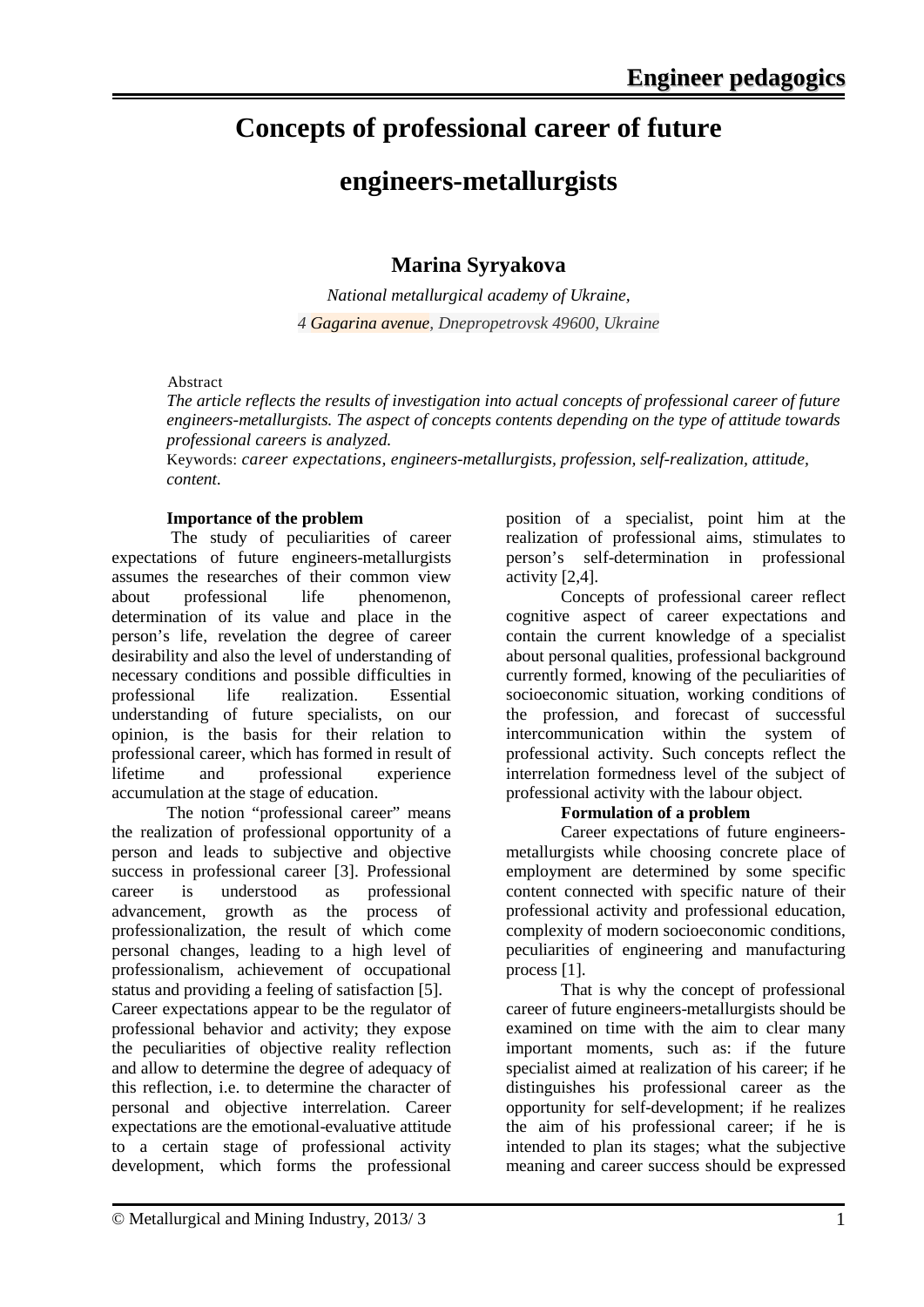in; to what extant the personal qualities, which could help in achievement of career objectives are realized, etc.

The aim of the article is to exposure the researches results of peculiarities of content and character of professional career concept in career expectations of future engineers-metallurgists. This study was undertaken among the metallurgical universities students, studying at different metallurgical specialties, that are kindred according to similarity of generalized structure of activity, specialty 0904 "Metallurgy", the educational and qualification level is "bachelor".

#### **Research methodology**

Future engineers-metallurgists concept of professional career, their content and attitude to various aspects of professional career was examined with the help of "Sentence fragment" methodology (author's development) [6]. This methodology involves semiprojective questioning in the form of sentence fragments and includes 4 conceptual blocks (each contains 4 incomplete phrases), which show:

General meaning of the notion "career" (meaning - what?).

Subjective meaning (aim – what for?)

Implementers (conditions – how?)

Difficulties in realization (negative conditions - what prevents?)

The answers were analyzed with the help of content analysis. The peculiarities of attitude to professional career were determined through

the definitions of "career", "profession", "work", "individual career success", "personal qualities of a specialist", "difficulties in achieving the goals".

All the answers, basing on certain characteristics, may be combined in three types of attitude to professional career: positive-active, positive-medium, negative, which have their peculiar content. Analysis of the sentences content allows to study direct the concept of professional career, determining attitude to it that forms in common the peculiarities of career expectations of students under test.

#### **Results of research**

The content of students-metallurgists' concept that reflects their positive-active attitude to professional career and also a number of notions, connected with it, is given in the table 1.

Table data in students-metallurgists' utterances shows the presence of signs with positive meaning content concerning professional activity of a person, which correlates with their positive attitude to professional career.

Positive-active attitude to professional career develops through recognition the career as important, main and essential event in person's life.

The notion "career" is understood by the students under test as a possibility to realize their own potential, achieve higher level of development, strengthen their professional and social position and obtain success.

**Table 1**Content of the perceptions reflecting positive-active attitude to professional career (n=282)

| N <sub>o</sub> | <b>Category of content</b>                        | <b>Content of perceptations</b>                                                                                                                                                                                                                                                                                                                                                                                                                                                                                                                                                                                                                                                                                                                                                                                                                                                                                                           |
|----------------|---------------------------------------------------|-------------------------------------------------------------------------------------------------------------------------------------------------------------------------------------------------------------------------------------------------------------------------------------------------------------------------------------------------------------------------------------------------------------------------------------------------------------------------------------------------------------------------------------------------------------------------------------------------------------------------------------------------------------------------------------------------------------------------------------------------------------------------------------------------------------------------------------------------------------------------------------------------------------------------------------------|
|                | analysis                                          | (positive-active attitude to career)                                                                                                                                                                                                                                                                                                                                                                                                                                                                                                                                                                                                                                                                                                                                                                                                                                                                                                      |
| $\mathbf{1}$   | Career is an<br>important place in<br>one's life. | lifestyle; it is very important; the main; is of great importance; meaning of<br>life; play a critical role; important; must be successful; support; joy; power;<br>the main; all; realization of potential; stability factor; determines the place<br>in society.                                                                                                                                                                                                                                                                                                                                                                                                                                                                                                                                                                                                                                                                        |
| 2              | Profession as an<br>important lifeside.           | to work successfully; to find a job; in order to be in-demand; in order to<br>have a knack for doing something; in order to learn the world; in order to<br>advance in job ladder; in order to build your own future; in order to work on<br>a higher level; land a job under calling; get an appointment; in order to<br>connect the life with it; to be happy; in order to find yourself in the life; in<br>order to be keen in it; work and ejoy; to become the great names of history;<br>assurance of the future; to carry out responsibilities qualitatively; the ability<br>to charge myself with job; to build an interesting life; self-knowledge; to<br>know profwssional details; to make the way; to find the place in life; to gain<br>knowledge in certain field; to find the calling; in order to simplify working<br>activity; to leave something after yourself; to increase the level of<br>intelligence; clear future. |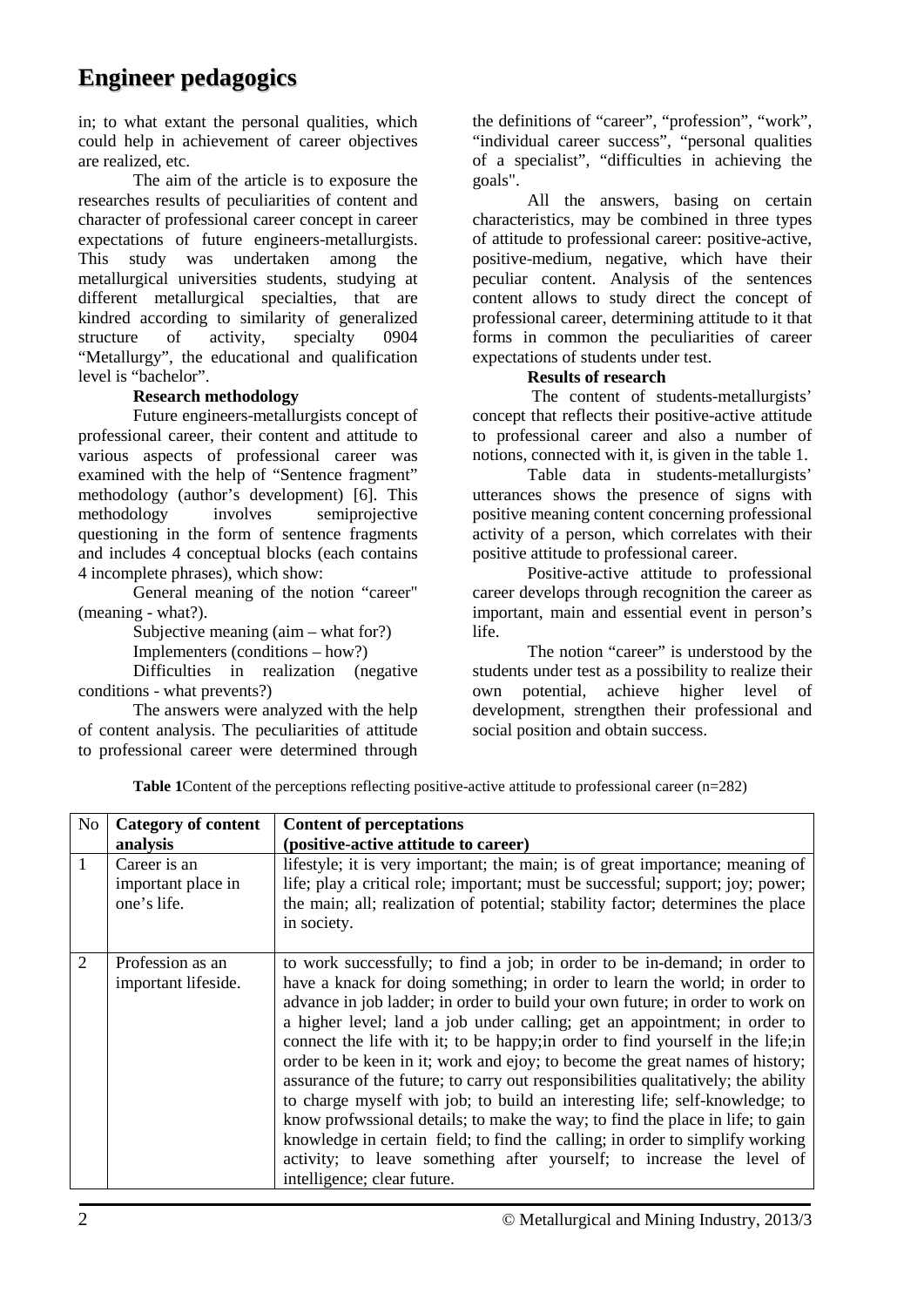| $\mathfrak{Z}$ | Work as the<br>conditions for career<br>realization.                                    | activity, to which a person espouses completely; the way of realization and<br>improvement; in order to make good career; favorite activity; self-<br>improvement; way out to the world; freedom; career development; the<br>second home; art; dignity; the way for discovering and realization of your<br>abilities.                                                                                                                                                                                                                                                                                                                                                                                                                                                                                          |
|----------------|-----------------------------------------------------------------------------------------|----------------------------------------------------------------------------------------------------------------------------------------------------------------------------------------------------------------------------------------------------------------------------------------------------------------------------------------------------------------------------------------------------------------------------------------------------------------------------------------------------------------------------------------------------------------------------------------------------------------------------------------------------------------------------------------------------------------------------------------------------------------------------------------------------------------|
| $\overline{4}$ | Career as self-<br>realization and<br>development.                                      | personal success; prove something to yourself; in order it was interesting; in<br>order to discover the best qulities; n order to realize yourself; in order to<br>develop yourself; to grow in own eyes; in order to express yourself;<br>realization of ambitions; to feel yourself in adventure; in order to learn<br>something new; to be in demand and cultural people; in order to realize<br>yourself; in order to develop yourself; self-affirmation; in order to imagine<br>somebody on your place; an important factor of person's development.                                                                                                                                                                                                                                                      |
| 5              | Career as the<br>possibility for<br>achievement of high<br>level of<br>professionality. | to be specialist in your field; to be high-level specialist; getting an<br>experience; commitment to excellence in your profession; improvement in<br>profession; knowing of your profession; the work in which I keen; in order<br>to a professional; the ability to work and enjoy; skill development.                                                                                                                                                                                                                                                                                                                                                                                                                                                                                                       |
| 6              | Realization of a<br>career in the own<br>profession.                                    | It is not easy, but possible; possible; it is good; to be the first in<br>metallurgical industry; necessary; good income; duty; result of my efforts;<br>certainly must be; great responsibility and big money; I want; it is possible<br>by a long stretch of the imagination; learning of your profession; I hope it is<br>possible; the way of self-expression; will build quickly; essential; the<br>benefit of my country; psychic income; constant training; it is real; not<br>quick; I steadied for a reason; to become a director of a plant; more duties<br>and responsibility; position on the shop floor; rearrange me own<br>manufacture; development of the branch; an appointment of chief engineer;<br>steady future; achieving of advanced degree; result; quantity and qulity of a<br>metal. |
| $\tau$         | Career as high social<br>status and<br>acknowledgment.                                  | respect of partners; respect of others; to be respected and well-heeled; to be<br>successful and on the top; solidity; in order to hold necessary appointment;<br>to become valued and respected; in order to realize yourself in society;<br>popularity; to become manager of an enterprise.                                                                                                                                                                                                                                                                                                                                                                                                                                                                                                                  |
| 8              | Internality, self-<br>belief, person's active<br>position.                              | depends on the person; refine yourself; the level of cvalification; believe in<br>yourself; to be better than others; to deal with labour of love; one should<br>love his work; one should live by labour; one should strive, work hard;<br>accuracy; the wish to work; make efforts to be noticed; one should strive;<br>think out a plan; one should be strong; one shouldn't keep his fingers<br>crossed; love to the profession; one should be educated; hard work;<br>dedication, with of the person; one should work hard; study; put the career<br>to the foreground; cultivate your own abilities; do not stop; live with your<br>work; readiness to recommend yourself; activity; initiative.                                                                                                         |
| 9              | Necessity of<br>knowledge and skills.                                                   | deep knowledges; to know your business perfectly; erudition; the ability to<br>make decisions; well-bred speech; the ability to learn quickly; the ability to<br>find solutions in difficult situations; engineer way of thinking; the quality of<br>study at the university; to know people's psychology.                                                                                                                                                                                                                                                                                                                                                                                                                                                                                                     |
| 10             | Necessity of time for<br>career building                                                | a lor of time is required; work twenty-four seven; persistent striving for<br>many years.                                                                                                                                                                                                                                                                                                                                                                                                                                                                                                                                                                                                                                                                                                                      |
| 11             | Inner (psychological)<br>obstacles.                                                     | absence of wish; lack of self-trust; short of adequate; short of knowledge;<br>incomprehension of your profession; short of experience; bad build-up;<br>unorganizedness; incorrect profession; short of perseverance; short of skills;<br>short of intellect; low self-attitude; uncertainty of the aim; weakness; age;<br>feer of risk; absence of practical efficiency; absence of will power; failing<br>to come over his defeat; indifference to the profession.                                                                                                                                                                                                                                                                                                                                          |
| 12             | Necessity of positive                                                                   | kindness; intellect; diligence; to be a good person; hard worker; honesty;                                                                                                                                                                                                                                                                                                                                                                                                                                                                                                                                                                                                                                                                                                                                     |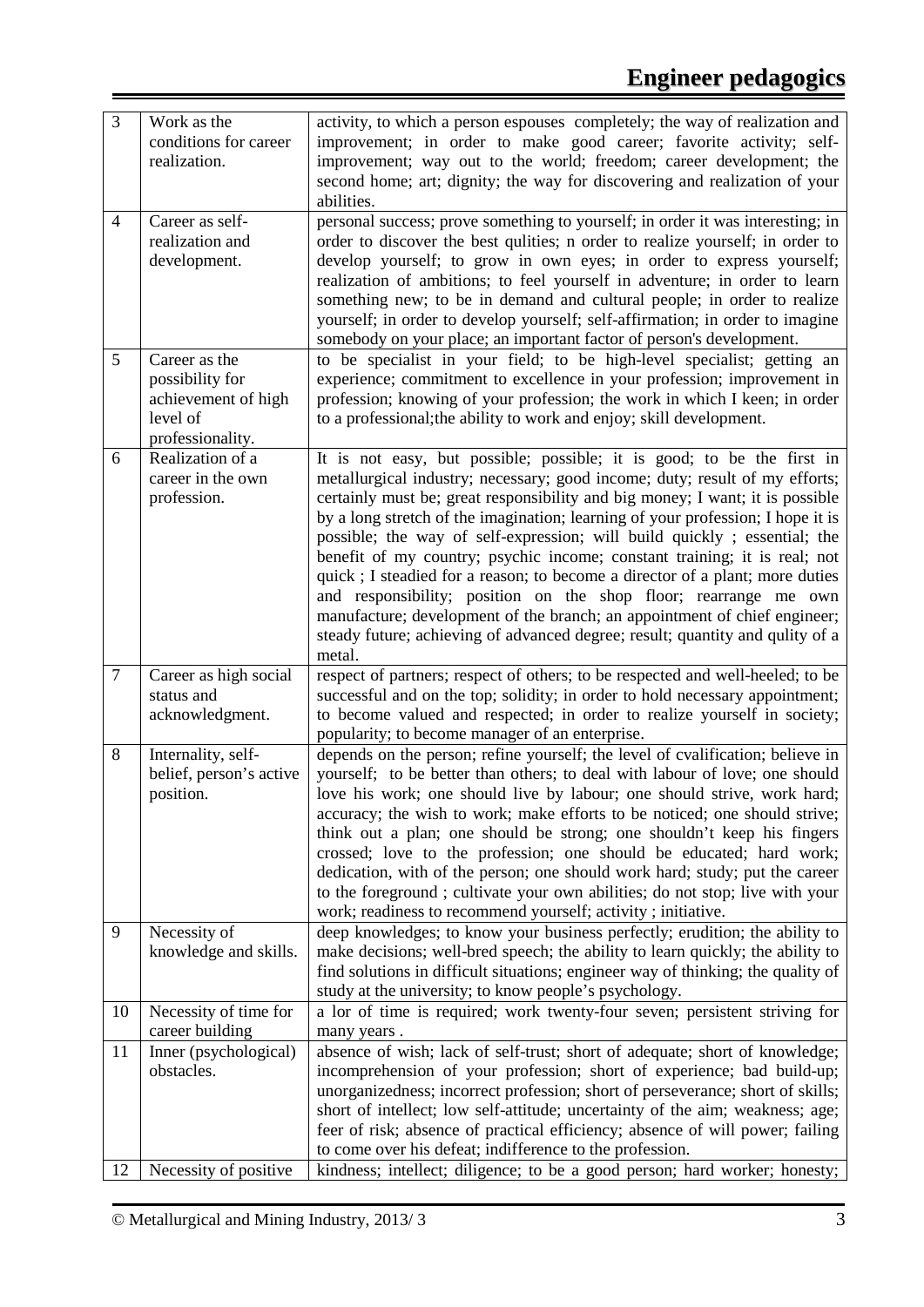|    | personal qualities.                                                              | self-confidence; optimism; strength; quickness;<br>leadership skills;<br>purposeful; communicativeness; dedication; honesty; judiciousness;<br>insistence; endurance; devotion; attention; accuracy; the ability to persuade;<br>diligence; responsibility; reliability; curiosity; managerial abilities;<br>competence; organised nature; strength and will; commitment to principles;<br>justice; pragmatism; business acumen; wisdom; strongheadedness;<br>reliability; optimism ; trust to people; strength of mind; patience;<br>appearance; sound estimation; charisma; intuition; politeness; decency;<br>inspiration; loyalty; vitality; ambition; facility; accuracy; thrift; talent;<br>creativity; beauty ; moderation; calm; reserve.                                                                                                                                                                                                      |
|----|----------------------------------------------------------------------------------|--------------------------------------------------------------------------------------------------------------------------------------------------------------------------------------------------------------------------------------------------------------------------------------------------------------------------------------------------------------------------------------------------------------------------------------------------------------------------------------------------------------------------------------------------------------------------------------------------------------------------------------------------------------------------------------------------------------------------------------------------------------------------------------------------------------------------------------------------------------------------------------------------------------------------------------------------------|
| 13 | Personal readiness to<br>career realization<br>(responsibility).                 | Difficulties connected with yourself; failed to open completely; ready to<br>strive; ready to persevere; one should sacrifice himself; ready to hurdle<br>barriers, work a lot; to do the best; ready to learn the profession<br>meticulously; ready to improve myself; ready to refine myself, time, sleep,<br>rest; ready to further studying; to practice; ready to risk; start from the<br>beginning; ready to start with second fiddle; ready to failures; ready to<br>everything except indignity; ready to low wages; ready to take the<br>responsibilities; ready to except the difficulties; ready to work properly; to<br>read a lot; ready to run at work mornings.                                                                                                                                                                                                                                                                         |
| 14 | Positive metaphora.                                                              | stairs, steps, spiral stairs; ascension; climbing; climber atop; Everest;<br>iceberg; person's growth, stages of person's development; development of<br>mankind; sense of life; competitions, olympiad, sport, marathon; rece;<br>status, stage in the society; duet of striving and success; achieving of a goal;<br>energy; hard working, hard work, business; pyramid; building; building of<br>a house; a tree, flower production(what will take a root); computer game<br>(the higher the level, the better), a car by road; games of chance; bird;<br>ascent; sea; river; flow of water; mountain and waterfall; zebra; zigzag; pair<br>of scales; merry-go-round; future; dream; money and power ; success in<br>prival life; fancy cake; good marks; victory and preference; reliability;<br>freedom in life; independance; satisfaction; triumph; win in lotto, the<br>second family, love, feeling; art; brthday; favorite hobby; elevator. |
| 15 | Negative qulities and<br>other events that<br>connot be combined<br>with career. | carelessness; drunkenness, alcoholism, drugs; laziness, the absence of with<br>to develop; wimpishness; lack of determination; absence of purpose;<br>irresponsibleness; absence of human dignity; bad qulities; lack of<br>discipline; meaninglessness; uncertainty; bumptiousness; lie, craft,<br>dishonesty; stupidity; greediness; pessimism and fear; absence of aim;<br>ignorance; pride; inactivity; indifference to life; irascibility; rebellion;<br>inactivity; meanness; incompetence; despair; sloth; compassion; pride; bad<br>reputation; unorganizedness; dislike of the profession; uncertainty;<br>dishonesty; puerility; demonstrativeness; bad language, gossips; bad health,<br>illness; entertainment; parties, rest.                                                                                                                                                                                                             |

Career in one's profession is considered to be necessary, important, even if it is hard to achieve success; the due cognizance is devoted to time, which is necessary for career plans realization.

The notion "profession" is understood by these students as the main condition for getting a job, appointment, deepening of professional knowledge and acquisition of desired skills, developing of their intellectual qualities, professionality in their branch. The notion "work" is connected with obtained profession and career in the future; it is observed as the

possibility for getting respect of others and retaining a dignity.

Among the means of career plans realization of future engineers-metallurgists in the group mentioned, professional knowledge, skills, positive personal qualities, readiness to overtake the responsibility for the actions, activity in professional career realization, readiness to make efforts and overcome difficulties predominate. Difficulties are understood first of all as inner, psychological obstacles, negative person's features, and absence of dedication to the profession.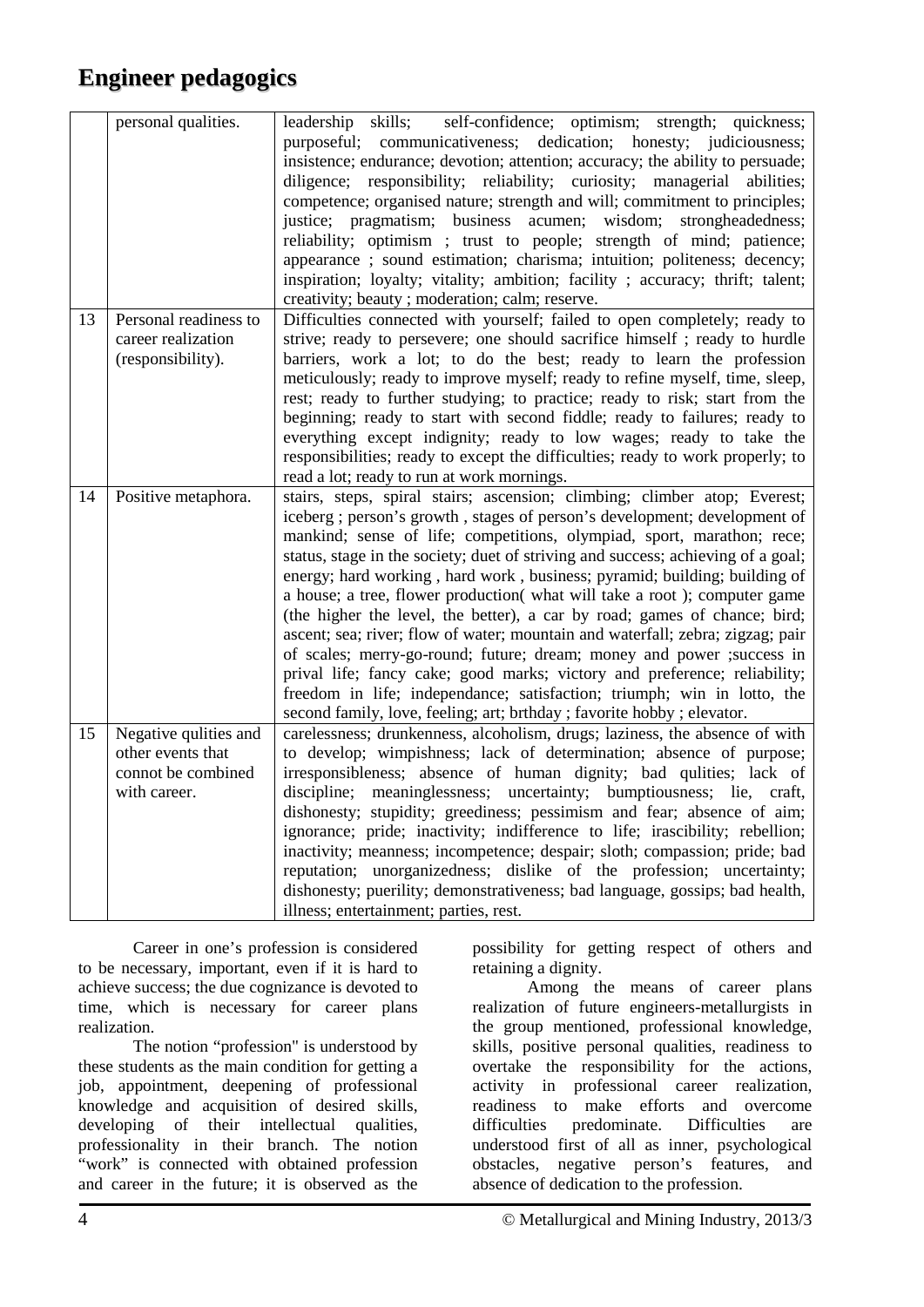In figurative associations concerning the notion of "career" there dominate clichés connected with images of steps, building, competition, where one may observe dynamism, activity, person's insistence. Substantial part of metaphors is devoted to the images of awards, prize - the final result of efforts. In common, metaphors containing images that are positive in character, allow to render their formation as factor of positive attitude to the professional career.

Content of perceptions reflecting **positive – medium** attitude of studentsmetallurgists to the professional career and also the range of notions connected with it, are given in the table 2.

The results obtained show that positivemedium attitude to professional career reflects its secondary place in person's life, acknowledgment of career as unessential and unimportant. Career by this testing group is determined as preferable thing but not of high priority. Subjective meaning of professional career comes down to the possibility of material support and guarantee of well-being.

Please note that the absence of concretion in determination of common meaning of career, generality of believes about its place in person's life do not contribute to formation of positive attitude to professional career.

The notion "work" is distinguished by students-metallurgists of this testing group as the means for person's living, which do not have anything common with self-realization and revelation of professional facilities. Work is determined as necessity, duty, and the builder of family facilities, strengthening of personal establishment.

| N <sub>2</sub> | <b>Category of content-</b> | Content of perceptions (positive-medium attitude to professional                 |
|----------------|-----------------------------|----------------------------------------------------------------------------------|
|                | analysis                    | career)                                                                          |
| $\mathbf{1}$   | Career takes a minor        | the second place after the famil; important, but not the main thing; not the     |
|                | place.                      | most important; supplement to the happiness, one of the constituent of           |
|                |                             | success; is not connected with me; of less importance; not necessary; I don't    |
|                |                             | need it; not for me; not the first place.                                        |
| $\overline{2}$ | Work as means of            | means of living; the ability to earn money; source of income; earnings;          |
|                | living.                     | survival; duty; money only; one of the ways to earn money; method for            |
|                |                             | providing a family.                                                              |
| 3              | Career for material         | to live comfortably; to provide yourself; earn more, to be self-reliant;         |
|                | support.                    | prosperity; big income; to have fair wage; to have more money; in order to       |
|                |                             | earn money; desired economic status; in order to earn for living.                |
| $\overline{4}$ | Career for well-being       | worth living life of the family; to provide family; in order my family was       |
|                | of the family.              | proud of me; in order to provide capricious wife; to provide the children        |
|                |                             | and family.                                                                      |
| 5              | Absence of                  | basically it is possible; easier to live; to get something done; achieving of a  |
|                | concretion in               | goal; to live a fulfilled life; to do myself proud; it must be so; necessary; to |
|                | determination of            | prove to everybody.                                                              |
|                | career meaning.             |                                                                                  |
| 6              | The necessity to            | authority; friends; team; good colleagues; successful parents; tutor; wife;      |
|                | support others.             | people's trust; sound and loving family.                                         |
| $\overline{7}$ | Happening, luck,            | life<br>circumstance; luck;<br>connections;<br>connections;<br>close<br>money;   |
|                | success, connections.       | acquaintance; high-powered acquaintance; miracle happens; correct time           |
|                |                             | and place.                                                                       |
| 8              | Unforeseen event            | home front; obstacles; war; governmental action; social problems;                |
|                |                             | misfortune; circumstance.                                                        |
| 9              | Negative external           | competition; misunderstanding of other people, dispute with authority;           |
|                | obstacles.                  | grudge; bad people; corruption; circumstances; sponsorship; clannishness;        |
|                |                             | absence of finances; absence of well-paid work; unfairness; absence of           |
|                |                             | work positions; dysnomy; partners' treason; bad collective; absence of           |
|                |                             | mutual help; absence of work position perspectives; privately owned.             |
| 10             | Absence of                  | good-for-anything (almost anything) sacrifice anything (almost anything)         |

**Table 2** Content of perceptions, reflecting positive-medium attitude to professional career (n=282)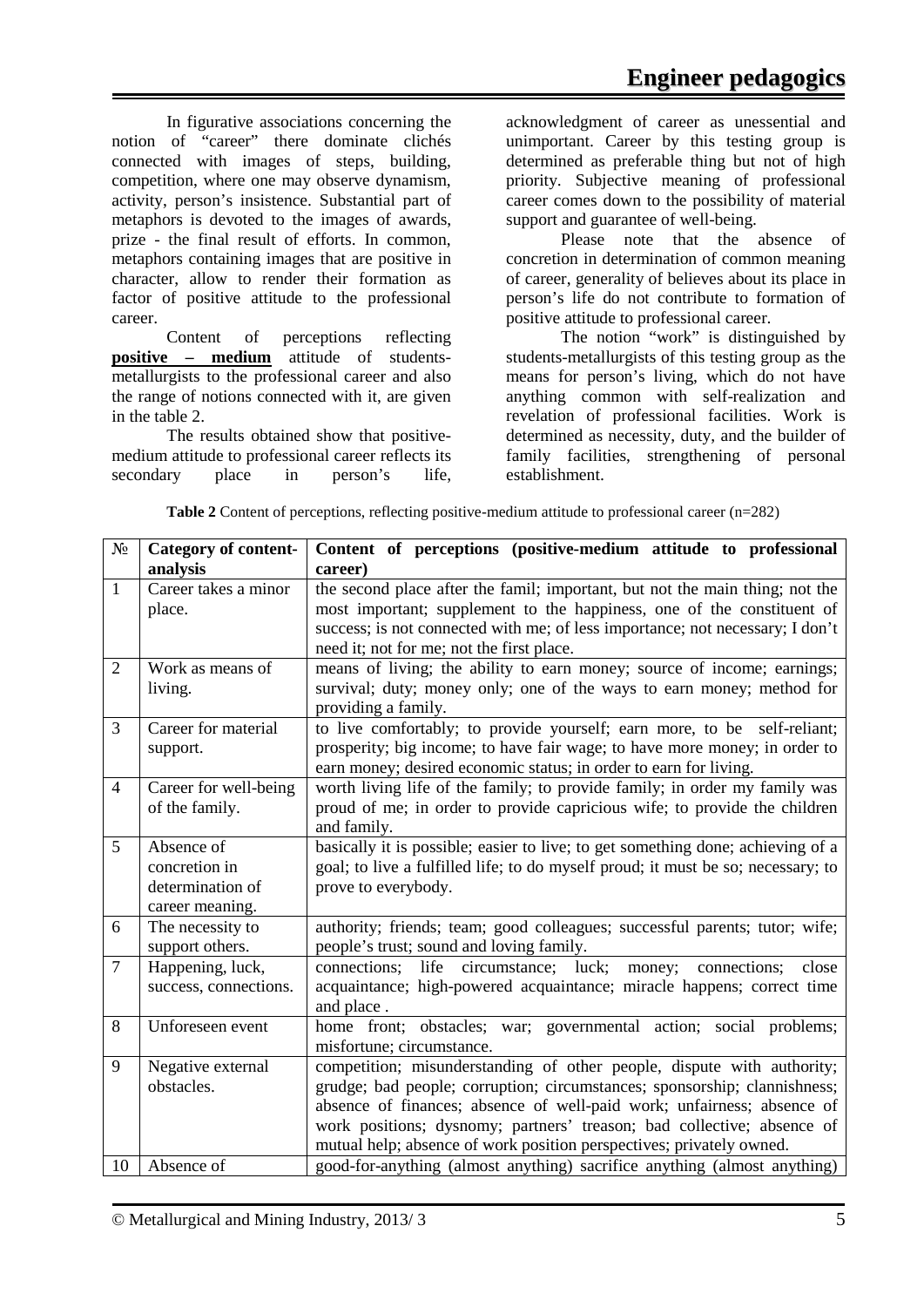| concretion in | sacrifice anything at all, many; so not sleep and eat; lots; myself; depending |
|---------------|--------------------------------------------------------------------------------|
| concept of    | on the situation; in different ways; we will see.                              |
| difficulties. |                                                                                |

Support of others by this testing group is determined as desired, career planning includes the help of high-powered friends and relatives, that is possibly connected with substantial degree of uncertainty in own abilities, absence of experience to solve tasks, arising in social environment, independently. Concepts of career plans realization feature externality, hope for success, happy occurrence, luck, which suppose decreasing of personal responsibility and explanation of misfortune by external forces.

Among the possible obstacles, which in future specialist's opinion may prevent to realize the professional career; there is an obstacle of social-economic character and also negative actions from other people and events in collective that stop specialist's development.

According to the concretion factor in concepts of students-metallurgists of the mentioned group concerning the possible obstacles and difficulties on the way of professional advancement, there is a low level of it that does not contribute to authenticity and reality of perceptions.

Negative attitude of future engineersmetallurgists to professional career and also the range of notions connected with it, reflects the content of their perceptions shown in the table 3. In perceptions reflecting the negative attitude to professional career, the notion "career" is determined as an event, which is undesired and even harmful in people's live, accompanied with hard work and is of doubtful value. Such understanding of the career may explain its value as people's ascendant, superiority over them. Acknowledgment of career as rigid event for people allows to determine its assignment for action on other people.

In favor of such explanation of the notion of "career" within understanding of students of this group are the results of content-analysis, containing the concept of impossibility to join career with family, friends, and private live. These notions are positive, they do not have anything common with the notion causing negative feelings that form negative attitude of these students-metallurgists to professional career.

| No             | Category of content-                                                  | Content of concepts                                                                                                                                                                                                                                                                                                                                                                                                                                   |
|----------------|-----------------------------------------------------------------------|-------------------------------------------------------------------------------------------------------------------------------------------------------------------------------------------------------------------------------------------------------------------------------------------------------------------------------------------------------------------------------------------------------------------------------------------------------|
|                | analysis                                                              | (negative attitude to professional career)                                                                                                                                                                                                                                                                                                                                                                                                            |
| 1              | Career as adverse<br>experience                                       | takes a lot of time and efforts; boring growth along the career ladder.                                                                                                                                                                                                                                                                                                                                                                               |
| $\overline{2}$ | Work as annoying<br>necessity                                         | work as hard labor in exile; hard and churlish; routine; desperate measure;<br>dawdle; hard awakening; necessity; burden; boredom; heel in existence;<br>indifferent for person; tiredness; laziness; dull occupation; income without<br>satisfaction; erase from one's life a lot of time; burden for pocket change;<br>heavy load; serfdom; rough monotony; load; boring routine; burden;<br>unpleasant moment; imminence; pangs; confinement.      |
| $\overline{3}$ | Career as power over<br>the outer world,<br>superiority over<br>them. | they want to find themselves superior alle the people; power over the outer<br>world; to manage people; to be better then others; to be cleverer then others;<br>to castigate others; to manage.                                                                                                                                                                                                                                                      |
| $\overline{4}$ | Negation of the<br>opportunity to have<br>career in profession.       | is be achieved long and hard; unreal within my profession; impossible;<br>sustained effort; doen not attract; difficult; my profession is slavery, almost<br>impossible; hardly it will be successful; breaks no squares; dirt and sweat;<br>very long; I am not planning; there is no career in my profession; does not<br>interesting; spent life; only for experience; non-perspective; negligeable<br>success rate; you should forget about that. |
| 5              | Necessity of negative<br>personal qualities.                          | slyness, dexterity, to do the elbow work; to destroy others; to flannel;<br>impudence; to go bald-headed; rigidity; to be impudent; outgun everybody;<br>adulation; cynicism; to able to overstep personal principles; to be able to                                                                                                                                                                                                                  |

**Table3** Content of concepts reflecting the negative attitude to professional career (n=282)